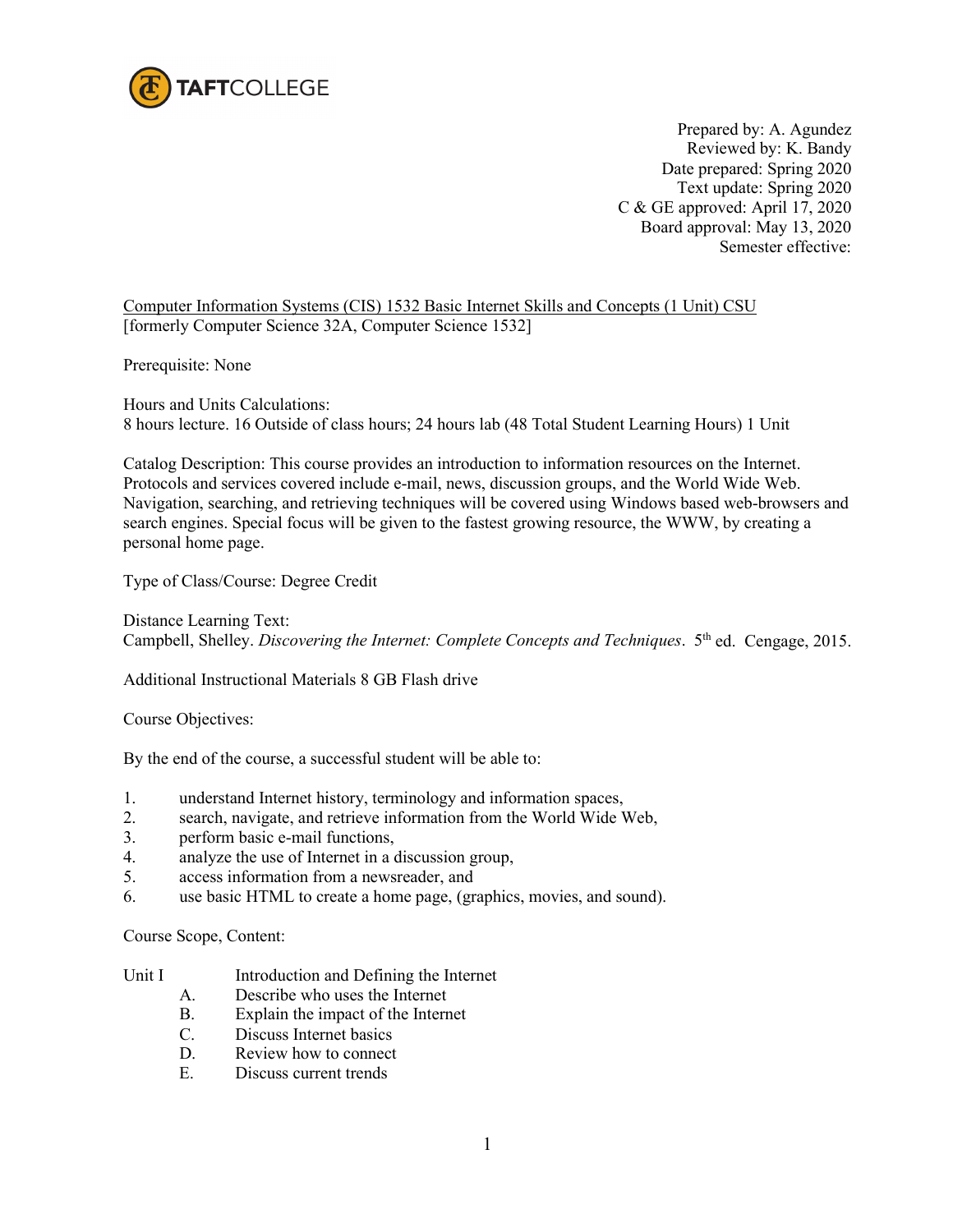

## Unit II Browsing the Web

- A. Explain website designs and software
- B. Describe Domain Name and IP relationship
- C. Describe search features
- D. Explain browser options

## Unit III Searching the Web

- A. Describe how search engines work
- B. Explain advance search techniques
- C. Explain address bar and webpage searches
- D. Explain social media searches

Unit IV Communicating Online

- A. Identify different types of email systems
- B. Recognize the importance of email use
- C. Describe proper use of email
- D. Explain social media, messaging and chat functions

- Unit V Getting More Out of the Internet
	- A. Introducing portals both consumer and corporate
	- B. Explain research and reference tools
	- C. Explain educational tools
	- D. Describe shopping websites
	- E. Explain file transfer protocol (FTP)

Unit VI Understanding Internet Technologies and Security

- A. Introducing network basics
- B. Explain and discuss Internet infrastructure
- C. Describe web conferencing
- D. Discuss network security issues

Unit VII Understanding E Business

- A. Introducing E-Business origins
- B. Describe unique E-Business factors
- C. Explain E-Business models
- D. Explain storefront software
- E. Explain credit card processing

Learning Activities Required Outside of Class:

The students in this class will spend a minimum of 2 hours per week outside of the regular class time doing the following:

- 1. Reading required material
- 2. Assigned homework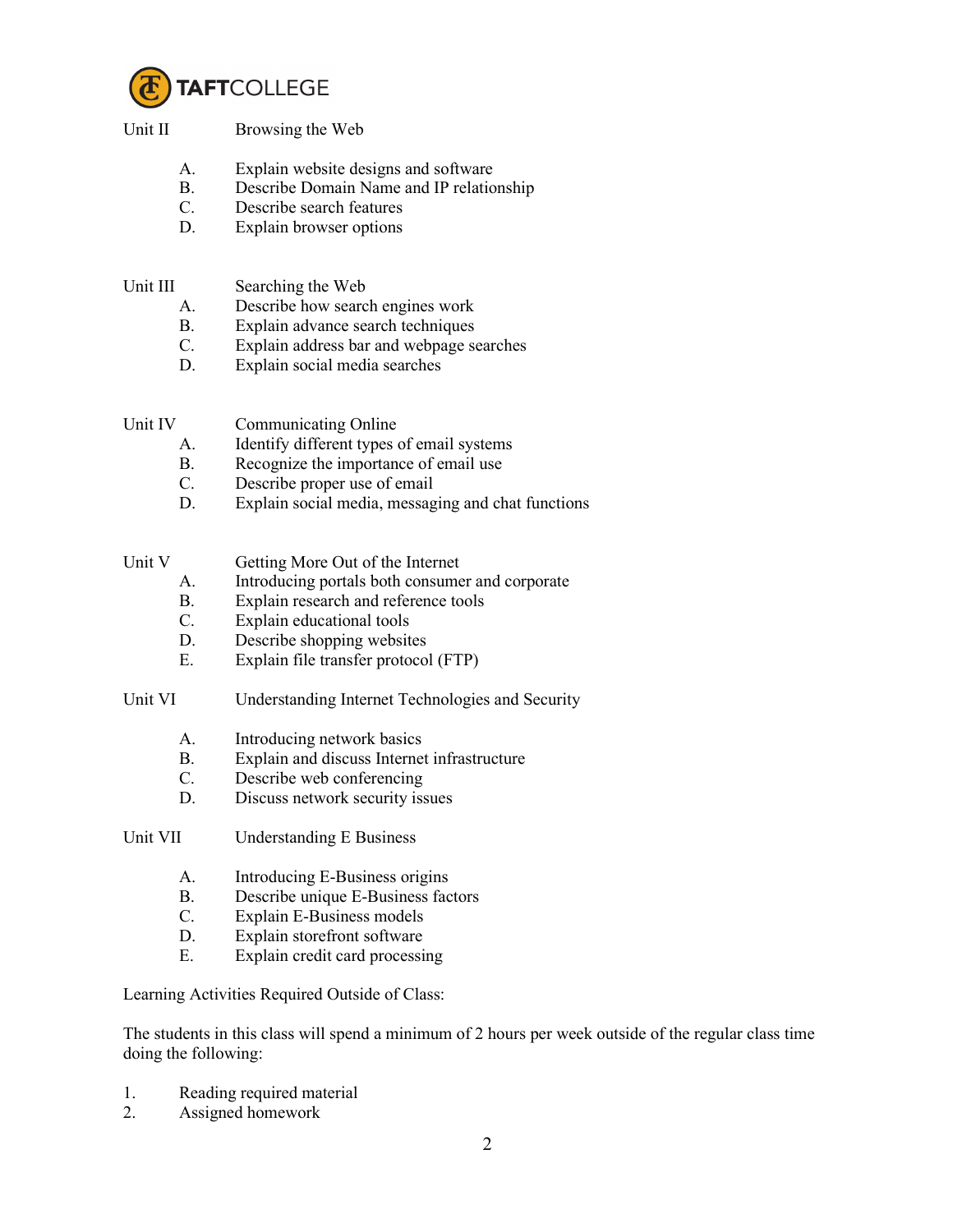

3. Home page project

Methods of Instruction:

- 1. Lectures (live and website)
- 2. Online computer demonstrations
- 3. Hands-on lab work
- 4. Reading material (text, handouts, and online documentation)<br>5. E-mail
- 5. E-mail

Methods of Evaluation:

- 1. Quizzes and comprehensive final exam
	- a. to demonstrate understanding of lecture and reading material
- 2. Homework
	- a. to demonstrate ability to find and retrieve information
- 3. Home page course project
	- a. to demonstrate competence with all Internet resources

Supplemental Data:

| TOP Code:                    | 0701.00: Information Technology, Genera                              |
|------------------------------|----------------------------------------------------------------------|
| <b>SAM Priority Code:</b>    | D: Possibly Occupational                                             |
| <b>Distance Education:</b>   | Online; Offline                                                      |
| Funding Agency:              | Y: Not Applicable(funds not used)                                    |
| Program Status:              | 1: Program Applicable                                                |
| Noncredit Category:          | Y: Not Applicable, Credit Course                                     |
| Special Class Status:        | N: Course is not a special class                                     |
| <b>Basic Skills Status:</b>  | N: Course is not a basic skills course                               |
| Prior to College Level:      | Y: Not applicable                                                    |
| Cooperative Work Experience: | N: Is not part of a cooperative work experience education<br>program |